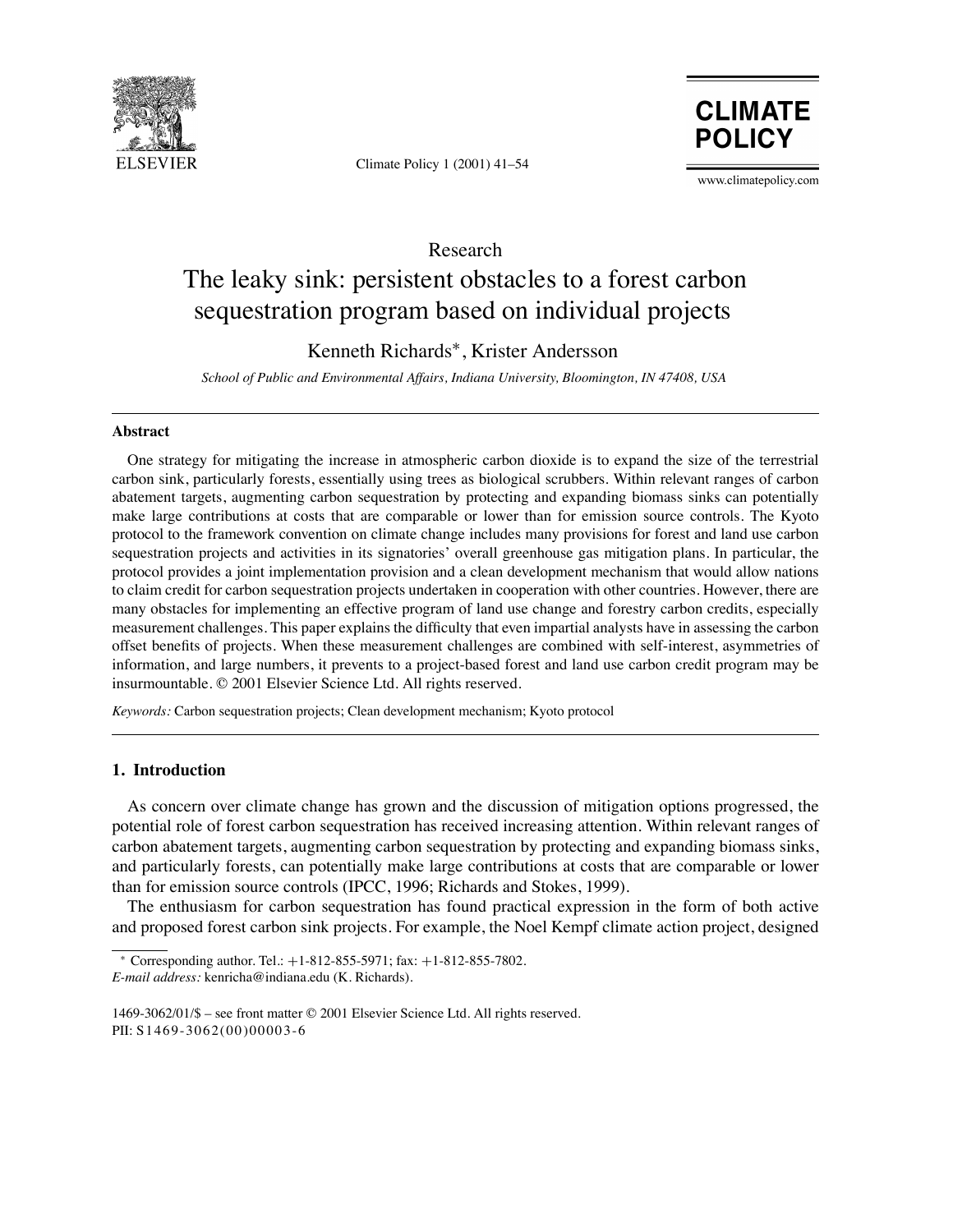to conserve forest from land use change in Bolivia, is being implemented by the nature conservancy, the forest action network and the Government of Bolivia, with funding from American Electric Power, British Petroleum US, and Pacificorp (Percy, 1997, p. 3; Brown, 1999, pp. 7, 8). A power company (Applied Energy Systems) undertook one of the earliest projects to offset carbon emissions in the United States. Their Guatemalan project was designed to reduce deforestation and to sequester carbon in newly planted trees (Hodas, 1995, p. 93). And it is not only American companies that have initiated major forest carbon sequestration projects — Tokyo Electric Power Co., in cooperation with the New South Wales Government, has invested A\$ 2.6 million in Australia to establish new plantations for carbon sequestration (Millett, 2000). In 1999, the Governments of Canada and Honduras agreed on a 'debt-for-carbon-swap' by which Canada wrote off US\$ 600 million (C\$ 1 billion) of Honduras' foreign debt in return for future carbon dioxide emission credits (Financial Times, 2000). The Norwegian Government and Norwegian private parties have agreed to invest US\$ 2.0 million to establish plantations and promote sustainable use of forests in Costa Rica (1999) (p. 10).

To explore the potential for carbon abatement projects that cost-effectively reduce net emissions, the United States founded the US initiative on joint implementation (USIJI).<sup>1</sup> Under this program, parties in the United States submit proposals for pilot projects that are reviewed by a panel of experts (Hodas, 1995, p. 89). To be certified by the USIJI, a proposal must demonstrate that the project involves specific measures to reduce or sequester greenhouse gas emissions, provides sufficient data and measurement methods to establish both a baseline and an estimate of future emissions, and plans for independent verification of the results. Many of the projects that were certified under the USIJI program were carbon sequestration activities in the forestry sector.

If the USIJI program contributes to a donor country 'push' of sequestration projects, Costa Rica has developed an active host country 'pull'. The Costa Rica 'national report on activities implemented jointly during the pilot phase' (Costa Rica, 1999) describes several bilateral agreements; the government signed with the United States, Norway, Switzerland, Mexico and Finland to explore joint implementation projects and to transfer greenhouse gas mitigation certificates (Costa Rica, 1999, p. 4). That national report lists four sequestration projects currently planned or underway: the ECOLAND, Klinki forestry, and PAP projects, primarily with United States and Costa Rican participants, and the private forestry project in cooperation with Norway. By the end of 1999, after 5 years of efforts trying to attract foreign investors into their joint implementation forestry projects, Costa Rica reported the total value of the bilateral agreements for carbon sequestration projects amounts to US\$ 158.4 million (Costa Rica, 1999, p. 10).

Implicit in all of these projects and programs is the underlying assumption (or hope) that sometime in the future sequestration projects will earn emissions reduction credits that will offset carbon source emissions in a carbon allowance trading scheme. The Kyoto protocol includes many provisions for carbon sequestration projects and activities in its signatories' overall greenhouse gas mitigation plans. In particular, the protocol provides a joint implementation program and a clean development mechanism that would allow nations to claim credit for forest carbon sequestration projects undertaken in cooperation with other countries.

 $<sup>1</sup>$  In the interest of full disclosure, it should be noted that the first author was integrally involved in establishing the operating</sup> parameters for the USIJI pilot program in 1995–1996 and in evaluating the project proposals submitted in the first years of that program. He also managed development of the US guidelines for the voluntary reporting of greenhouse gas emissions and emission reductions known as the 1605(b) program, which serves as the reporting mechanism for the USIJI.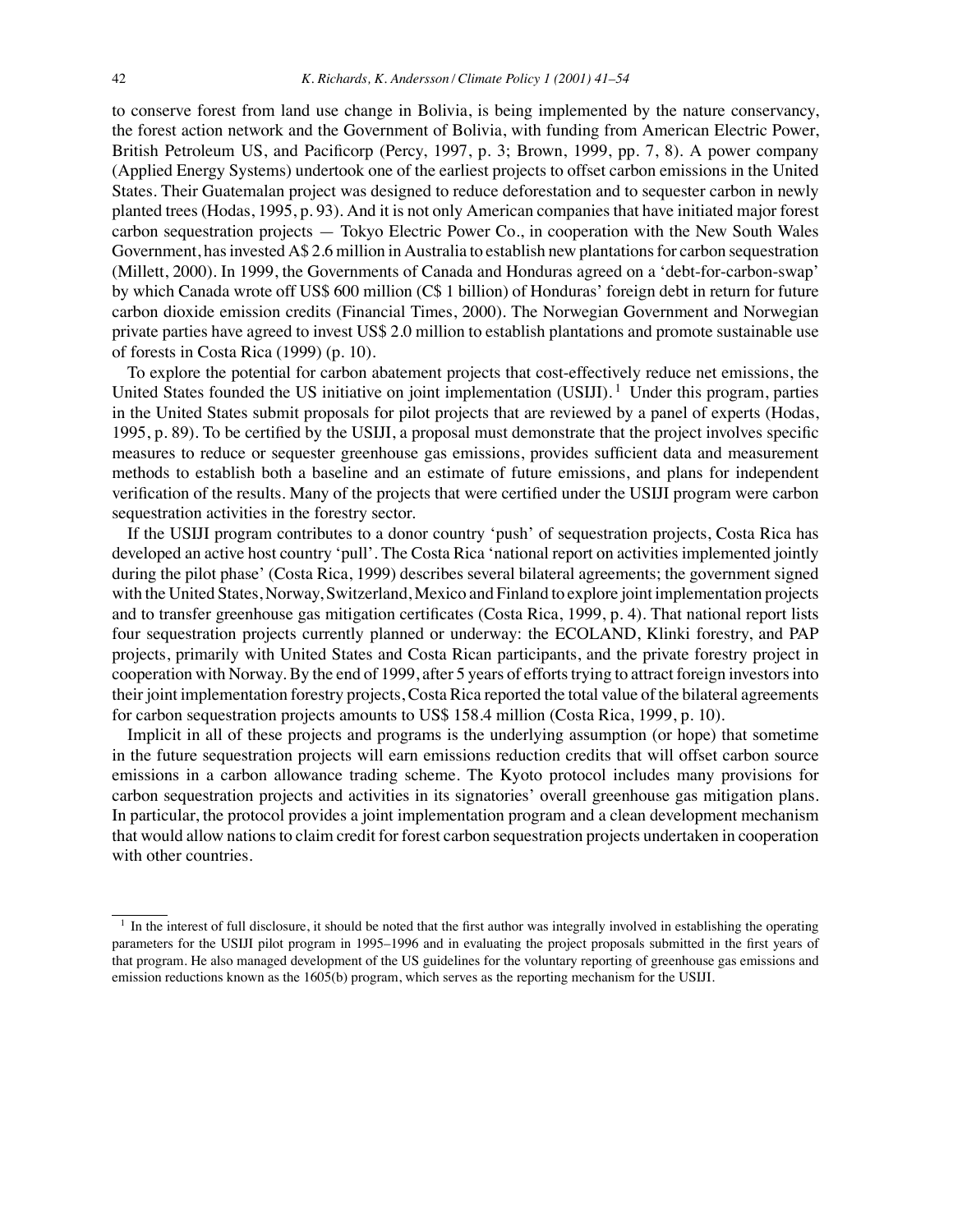While there are many studies of carbon trading mechanisms extolling the cost-effectiveness of broadening the scope of greenhouse gas abatement practices, all appear to have ignored, or treated only tangentially, the particular challenges presented by carbon sinks. In fact, there is a striking disconnect between the enthusiasm for forest carbon sequestration projects, and the lack of serious consideration of what it would take to implement a trading program in which forest carbon sinks played a major role.

There is reason to be concerned. The forthcoming 'special report on land use, land use change, and forestry' from the intergovernmental panel on climate change examines a large number of issues associated with implementing the land use and forestry provisions of the Kyoto protocol (IPCC, 2000). The report is deferential in its treatment of the protocol, but a clear message emerges — it is difficult to interpret what the protocol intends for carbon sinks, and under any interpretation, actual implementation is going to be even more difficult. A recent report from the United Nations conference on trade and development warns that trading systems based on certification of credits have not fared well in practice (Tietenberg et al., 1999). It specifically points out that the monitoring problems associated with biotic carbon sources 'may limit the ability of some of these sources to participate in a cap and trade model' (Tietenberg et al., 1999, p. 38). Commodification  $2\sigma$  of environmental offsets is challenging under the best of circumstances (Salzman and Ruhl, 2000), and carbon sink offsets do not present favorable circumstances.

The purpose of this paper is to describe some of the specific concerns about implementing a carbon sequestration program based on a project-by-project approach. The first major concern is that the carbon sequestration accomplishments of individual projects cannot be easily measured, even under the best of circumstances. The second major concern is that even if it were possible to estimate the effects of individual projects, it would not be feasible to establish a forest carbon sequestration program based on the project-by-project approach because of inherent implementation obstacles. We conclude that the project-based approach, which seems to be favored for an international forest carbon sequestration program, is unlikely to succeed.

#### **2. Measurement issues**

# *2.1. Accounting for net effects of carbon sequestration projects*

Advocates for including carbon sinks in an international greenhouse gas mitigation program argue that sequestration provides another set of potentially low-cost abatement options. To be consistent with that purpose, however, including sinks must not compromise the environmental integrity of the overall mitigation goal. Moreover, to reach its goal of decreasing the cost of achieving a given level of abatement, the additional costs of administering a forestry sinks program must not exceed the additional savings of including the carbon sequestration option in the larger abatement program.<sup>3</sup>

<sup>&</sup>lt;sup>2</sup> Commodification, as discussed by Salzman and Ruhl, is defined as a strategy to address environmental problems through the establishment of environmental trading markets. Salzman and Ruhl (2000) note that it is an increasingly popular approach by which you 'commodify environmental impacts by creating markets for their sale'.

<sup>&</sup>lt;sup>3</sup> This paper focuses specifically on forestry carbon offset projects. Many of the issues raised here are also applicable to energy (fossil fuel and alternative energy) projects. While we concentrate on forestry issues to provide focus and tractability in the discussion, an important broader question is whether any project-based offset provisions should be included in an international trading program.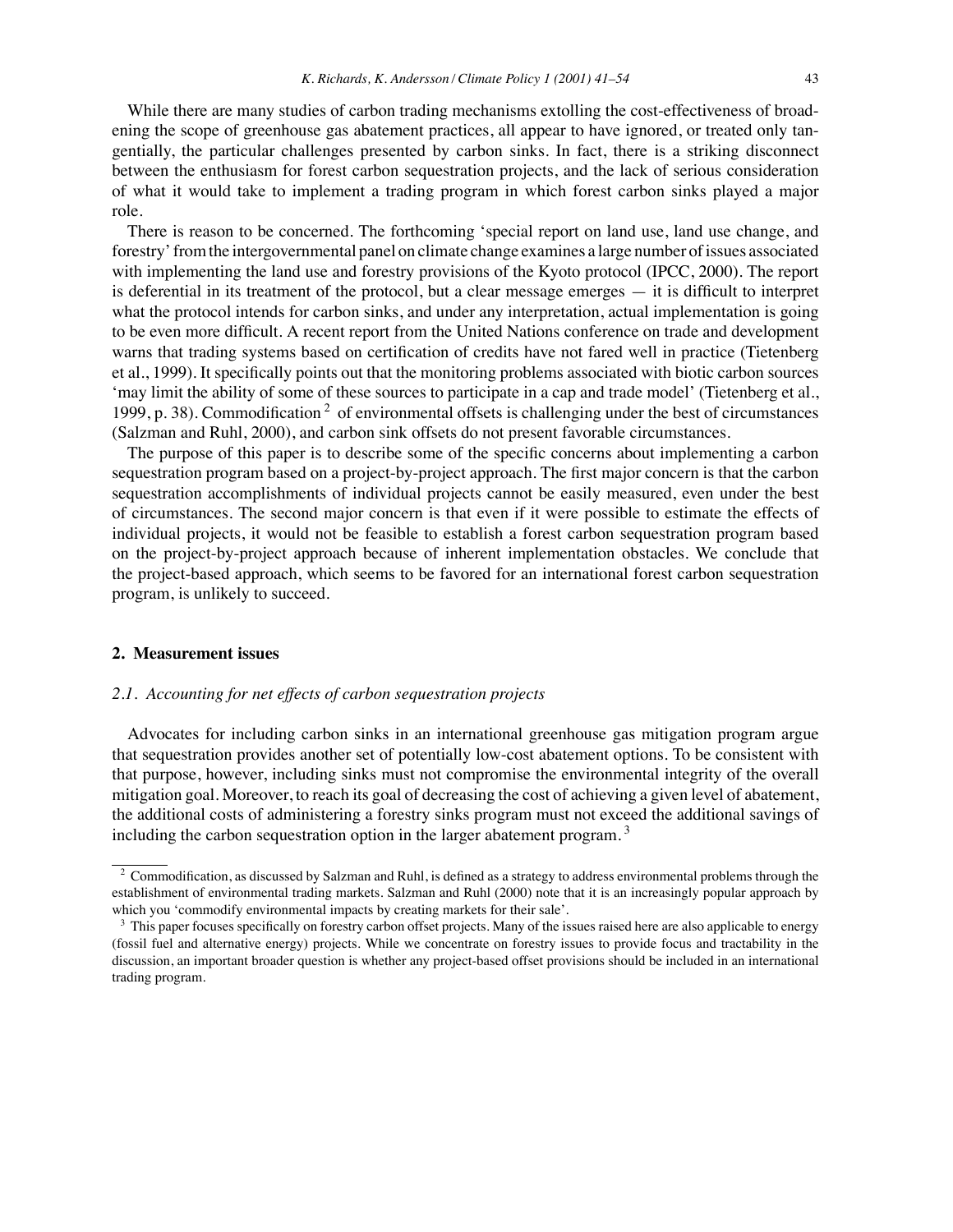If carbon sequestration offset projects are included in a carbon trading scheme, it will of course be necessary to determine the amount of credit to assign to each project (Brown, 1999, p. 2). The credit, in turn, must be at least roughly proportional to the effects of the projects. This raises the question of whether it is possible to estimate with confidence and at reasonable cost, the effects of individual projects. This is similar to the challenge faced in cost–benefit analysis, environmental impact statements, and economic development project assessments.

In this section we examine whether impartial experts can estimate the full effects of carbon sequestration projects at reasonable costs. If project effects are not measurable, it is entirely possible that expanding a carbon trading program to include carbon sinks could consume substantial resources and simultaneously lead to a decrease in environmental protection. The primary concern is not that individual projects will not have some positive effects. The problem is that if projects are awarded offset credits equal to their estimated effects, and those estimates tend to overstate project impacts, inclusion of forest carbon offset provisions in a larger carbon abatement program could lead to higher net emissions with relatively little cost savings.

To address measurability we first examine (in abstract) issues related to impacts that occur within the project boundary, i.e. on-site effects. We then turn to the more difficult challenge of off-site effects, raising the issue known as leakage. The discussion raises serious questions about whether it is reasonable to expect that analyses will estimate the full effects of individual projects. To demonstrate that the concern is warranted we examine an actual carbon sequestration project analysis by a recognized expert.

# *2.2. On-site effects*

Typically forest carbon sequestration project evaluations define a land area in which forestry practices will be modified to increase carbon capture and storage. While it is not costless to measure how on-site carbon content changes on a specific plot over time, it is certainly feasible to do so. Fig. 1a shows how carbon stock Trajectory A for a hypothetical project could be mapped out over time.

Evaluating the effects of projects, programs, or policies require answering the question 'effects relative to what?' There is always a counterfactual (i.e. without-project) state-of-the world to which the actual (i.e. with-project) state-of-the-world described by Trajectory A is compared. The most fundamental step in project analysis is determining a reference case and baseline carbon stock to which the project case is compared. In this article the reference case describes a scenario — those human actions and physical results that would have existed 'but for' the project. The baseline is the quantitative estimate of the carbon stock in the reference case.

# *2.2.1. Difficulties with isolating and quantifying causes and effects in projects*

Developing the baseline then requires making informed assumptions in two areas (Table 1). First, how would human activity on the site have changed over time if the project had not occurred? Would land use on the site have remained the same, or would there have been changes in land use patterns? For example, in a project to convert agricultural land to forest plantations, it might be reasonable to assume that land has long been in field crops would remain that way, if not for the intervention of the carbon sequestration project. With respect to human activity, this is a static case. In contrast, for a forest preservation project, the very motivation of the project is that a forest is under imminent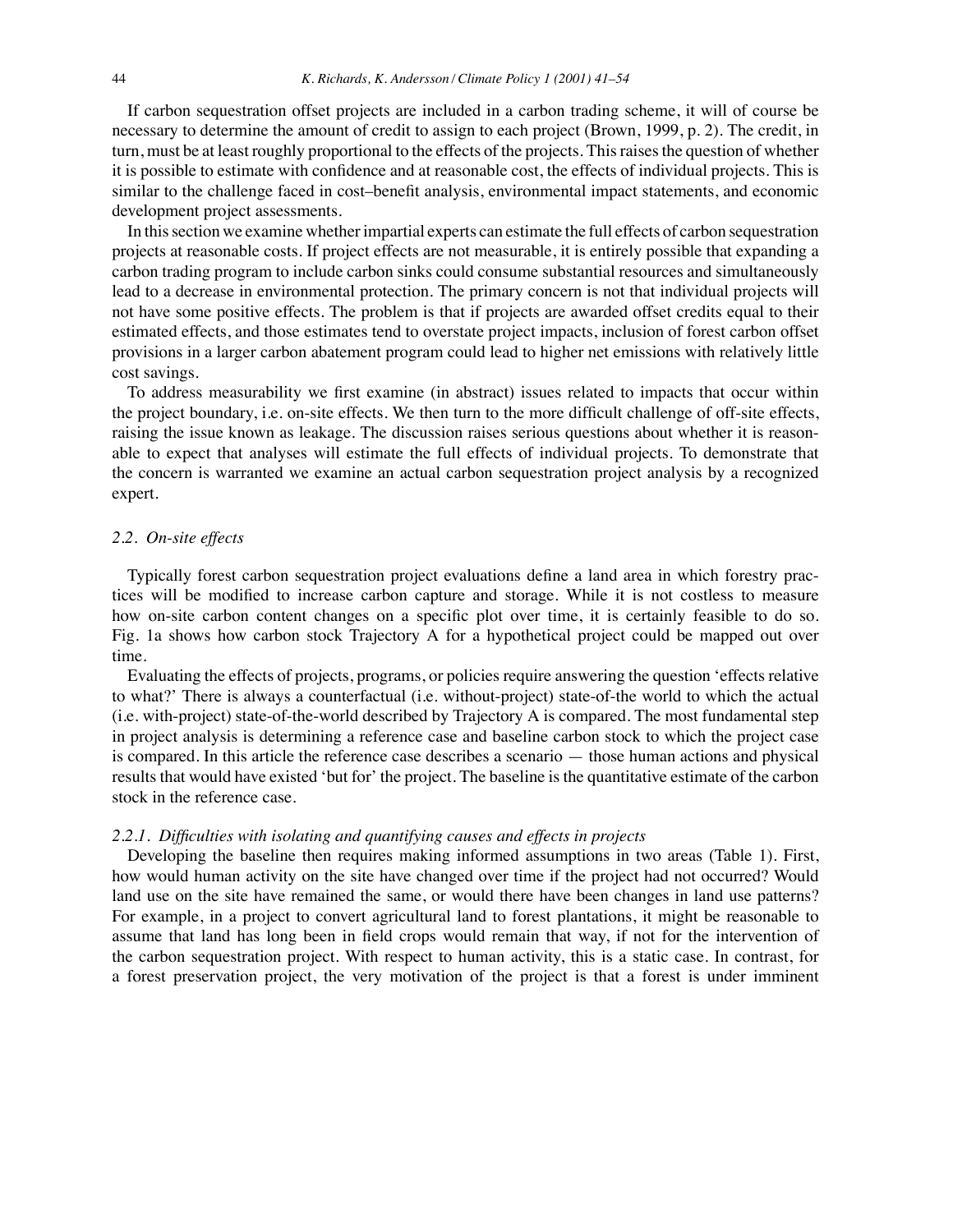

Fig. 1. Evaluation of carbon stock changes in a carbon sequestration project. (a) Changes in actual stock, with the project, Trajectory A can be measured through direct field measurement. Forecasts of those changes require modeling. (b) If it is assumed that the stock of on-site carbon would have remained constant in the reference case (Type 1 projects in Fig. 1b), the historical level,  $S_0$ , measured at time  $t = 0$ , fully defines the baseline, Trajectory B. (c) Estimating the baseline requires biological modeling/control plots in the case of Type 2 projects, where the carbon stocks would have changed due to natural processes and biological modeling and conjecture about human activities for Type 3 projects, where human activities would have changed stocks.

Table 1 Methods for estimating the baseline in the reference case<sup>a</sup>

| methods for community and suscrime in the reference case<br>Assumptions about carbon stock<br>in the reference case | Static human activity                             | Dynamic human activity                  |
|---------------------------------------------------------------------------------------------------------------------|---------------------------------------------------|-----------------------------------------|
| Static carbon stock                                                                                                 | Type 1: field measurement or<br>biological models | Not applicable                          |
| Dynamic carbon stock                                                                                                | Type 2: control plots or biological<br>models     | Type 3: conjecture and biological model |

<sup>a</sup> Assumptions about human activity in the reference case.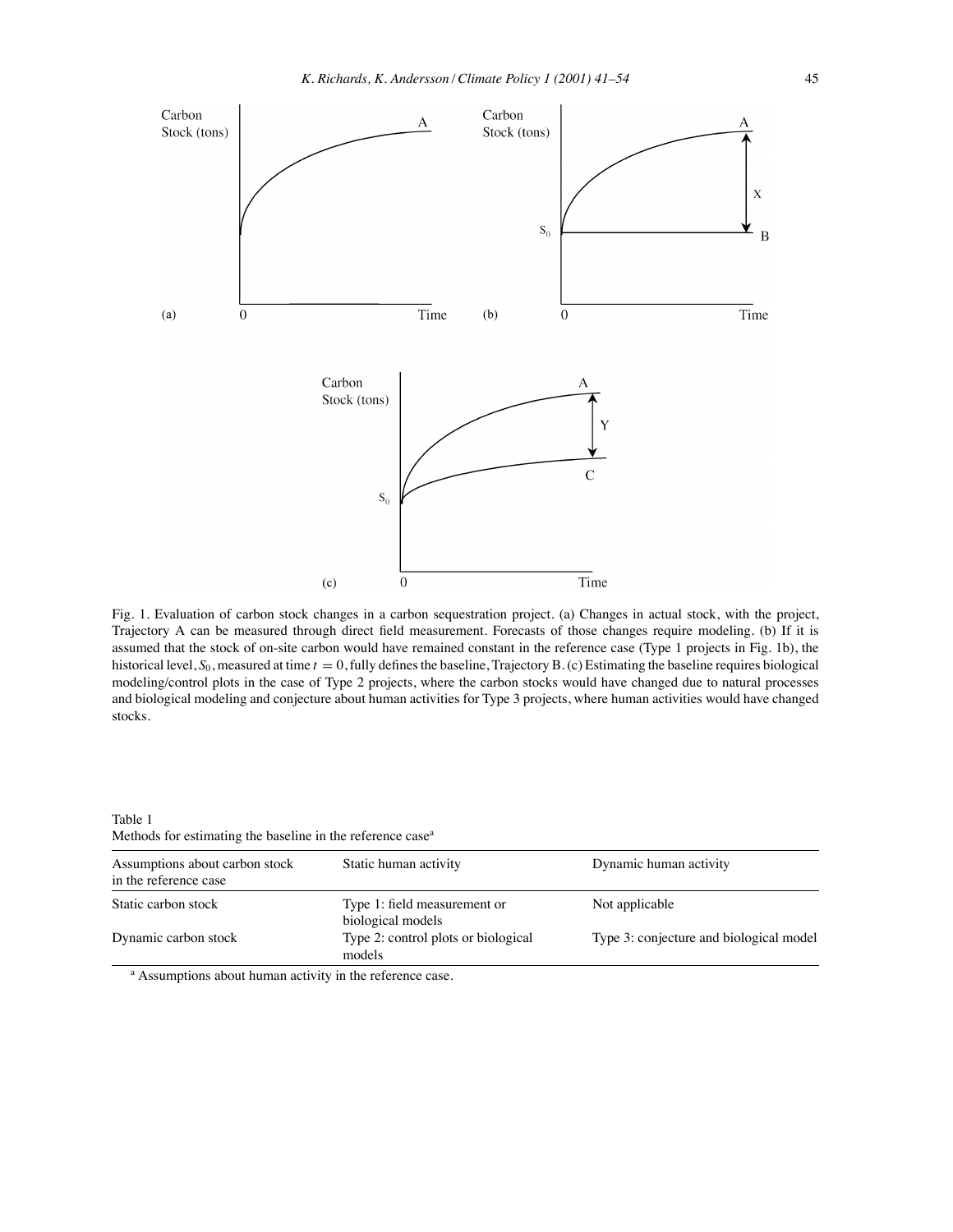threat of logging or degradation. The threatened harvesting activity represents a dynamic reference case.

The second assumption relates to what would have happened to forest systems, and in particular carbon stocks, given the assumed human activity. Again, both static and dynamic scenarios are possible. If on-site carbon stocks would have remained the same, as is often assumed in the case of agriculture-to-forest conversion projects, then the reference case is static. But if the carbon stock in the pre-existing ecosystem was increasing or decreasing, the reference case is dynamic.

The nature of the reference case has important implications for the methods required to estimate the baseline carbon stocks (Table 1). There are three basic types of projects. In Type 1 projects, where it is reasonable to assume that both human and natural activity would have been static, a projection based purely on a field measurement of on-site carbon stocks, taken at a single point in time, fully defines the baseline B (Fig. 1b). The difference between A and B at any given time is a measure of the cumulative net carbon accumulation attributable to the project up to that point in time. In Type 2 projects, where it is reasonable to assume that human activity would have remained the same, but that the on-site carbon stocks would have changed over time, it is necessary to use biological models to estimate the baseline C (Fig. 1c). This situation would arise, for example, in the case of a project to accelerate forest growth beyond natural regeneration rates. This introduces an added element of uncertainty relative to Case 1 where direct field measurement suffices.

In Type 3 projects in Table 1, it is assumed that changes in human activity at the project site would have affected the carbon sequestering capacity of the biological system in the reference case. This significantly complicates the analysis of project effects, requiring first, conjecture as to how human activity would have changed over time, and second, biological modeling of how the on-site carbon stocks would have responded to the assumed changes in human activity. <sup>4</sup>

Developing the conjectural reference case for human activity on a specific site is difficult at best. Analysts generally look to historic trends on the site, in the region, and in similar settings. They often incorporate site-specific knowledge, such as the plans and proclivities of the owner of the land. Developing a reference case often involves forecasting economic regional activities related to logging and harvesting, conversion from one land use to another, and the effects of possible changes in national laws and programs. It could require using remote sensing data to monitor '(t)rends in plantation or agroforestry establishment at the sub-national or national scale' (Brown, 1999). It is problematic, however, to use these observations of regional or national trends to forecast what would have happened on a specific site. Making assumptions about human behavior and anticipated land use change in the absence of the project often requires a great deal of judgment.

One method for reducing the uncertainty from using biological models in Types 2 and 3 projects is to establish control plots that have essentially the same characteristics as the project site before the project begins. When using control plots, physical measurement of a site that is analogous to the reference case of the project site substitutes for the biological model. Control plots are most useful in Type 2 projects where it is assumed that human activity would have been static on the project site. To use control plots for Type 3 projects it would be necessary to assume that human activity on the project site would have changed identically to what actually happens on the control plot.

<sup>&</sup>lt;sup>4</sup> In Table 1, the entry corresponding to assumptions of dynamic human activity and static natural activity is empty because, by definition, changes in on-site human activity are significant only if they affect the on-site carbon stocks.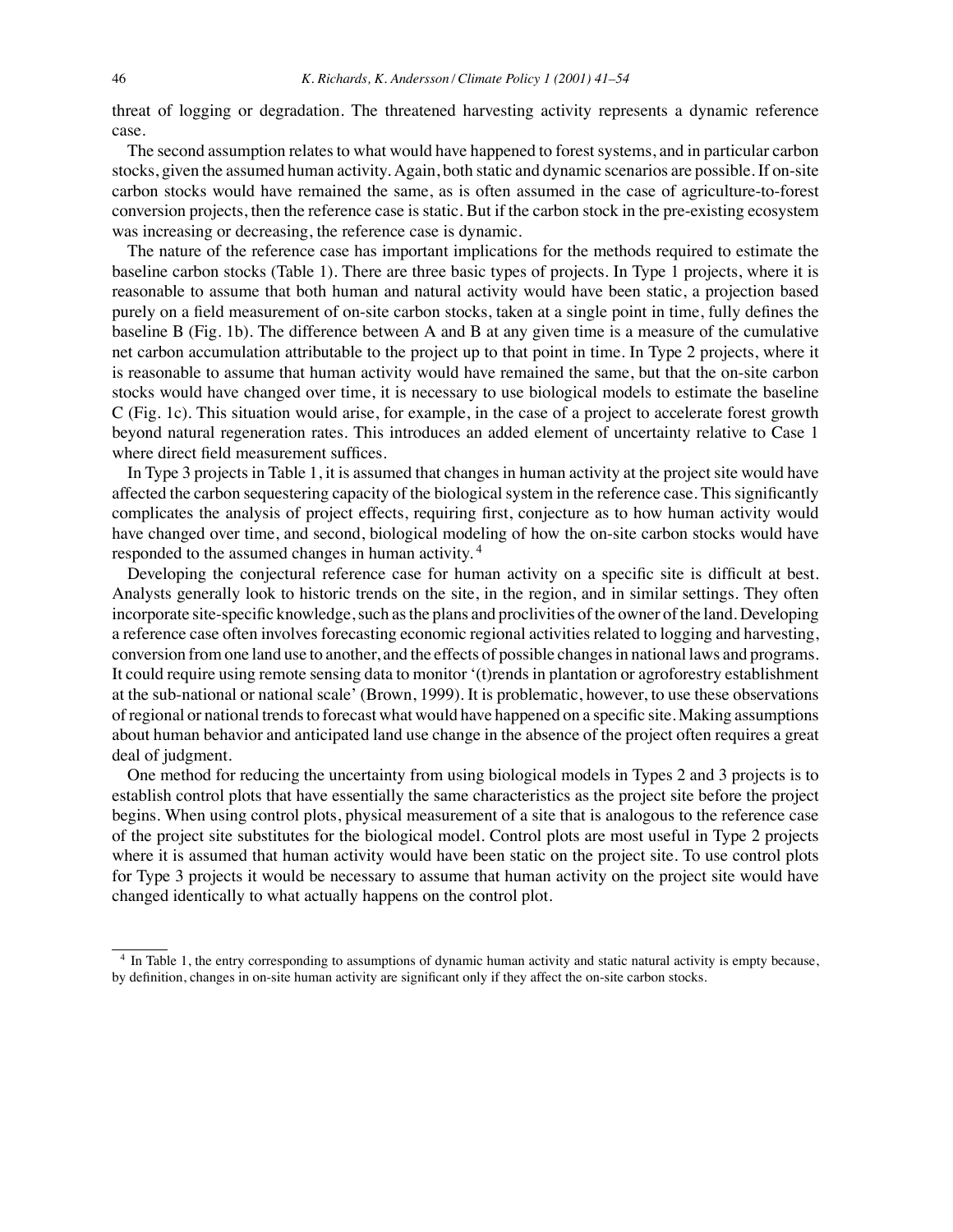# *2.2.2. The additionality criterion*

Another criterion, in the form of additionality, repeatedly appears in discussions of project evaluation. For a project to meet the additionality criteria it must have been motivated by the carbon credit program itself. This adds yet another type of conjecture to the analysis and will lead to even higher estimation costs and hurdles as well as greater uncertainty (Tietenberg et al., 1999, p. 7). With the additionality criteria, it is not enough to ask what would have happened in the absence of the project; now the analysis must address whether the project would have happened in the absence of the offset program.

#### *2.2.3. On-site effects in projects*

In practice, there may be some Type 1 projects where it is reasonable to assume that both human activity and carbon stocks are static. As mentioned above, a project to convert agricultural land to forest plantation may fall in this category. In that case, measuring the on-site carbon stock at the beginning the project would provide all the data that is necessary for the baseline. Modified forest management projects may fall in the second category — those with static human systems and dynamic natural systems. For example, an analyst of a project to intensely manage a naturally regenerating forest might reasonably assume that humans would not intervene on the site, and that carbon would slowly accumulate in the unmanaged forest. Having defined this reference case, the analyst could estimate the baseline using models or control plots.

The majority of projects, however, involve conjecture about how humans would have changed the site if the sequestration project developers had not intervened. The difficulty, of course, is that land use decisions are made in a larger economic, social, and legal context. Thus prediction of the reference case requires predicting changes in complex systems. In practice, this exercise generally involves significant guesswork and conjecture on the part of the analyst.

# *2.3. Off-site leakage effects*

The value of a carbon sequestration project is not its effect in a specific geographic area, but rather its contribution to a global reduction in net carbon emissions. Thus it is important to remember that biological carbon offset projects do not take place in a vacuum. Just as it is necessary to consider how changes in the economy will cause shifts in likely land use on a specific site, it is also necessary to consider how changes on the site will cause shifts in off-site emissions. In the context of carbon sequestration, leakage works through (1) shifting activities from the project site to areas outside the boundary and (2) through market prices.<sup>5</sup> Leakage in this context does not refer to physical leakage of carbon from the site. Rather it refers to secondary effects that occur through changes in human behavior and prices.

To use the economics analog, on-site project analysis is like partial equilibrium analysis. Partial equilibrium analysis captures only the most immediate effects of a change in the economy or government policy. Complete accounting requires general equilibrium analysis that often reveals very different results than partial equilibrium analysis.

Consider one important example from project analysis, forest preservation. Let us assume that most deforestation results from human demand for wood products and agricultural land. A project to preserve the forest on a particular site does not fundamentally change the demand for these services. Logging is a mobile activity, if it is prohibited on one site, it can be shifted to another. The price of harvestable

 $5$  For a discussion of leakage in the context of fossil fuel-based carbon emissions (see Stavins, 1997, p. 318).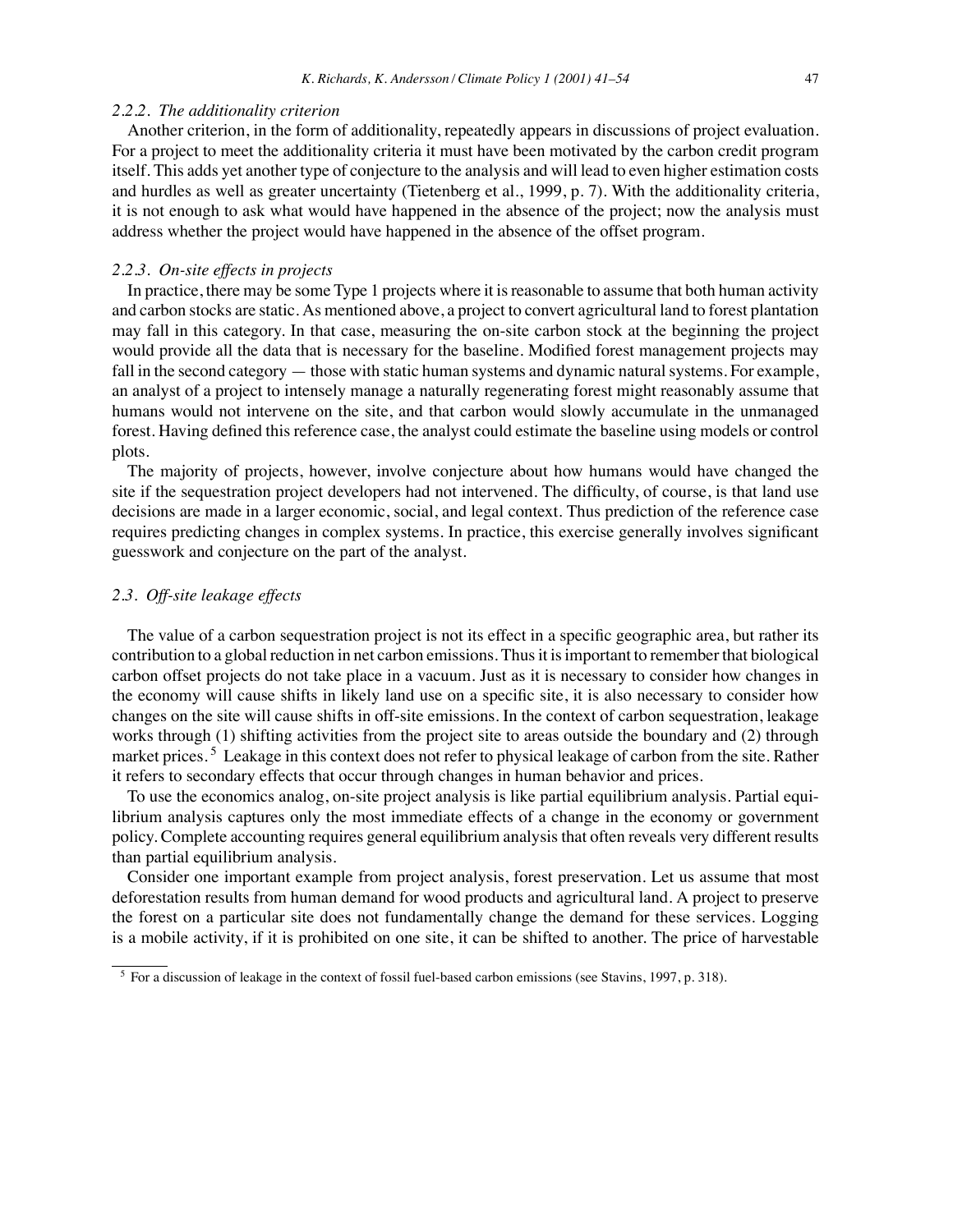forest land may rise marginally, decreasing the overall level of logging activity marginally, but the final demand for wood products will be met in part by an increase in harvest outside the project site. Similarly, if forest conversion to agricultural land is prevented within a project site, it may simply shift to outside the defined boundaries. The homeostasis of the economic system could largely eliminate the positive effects of isolated projects.

To estimate the off-site effects of individual carbon sequestration projects is difficult at best. It requires broadening the scope of analysis to include the shifts in supply functions for forest products, agricultural land, and agricultural products. None of the published project analyses appear to have undertaken this onerous task.

It might be argued that leakage is not such a substantial problem. It is after all, an empirical question. If the extent of off-site effects is quite small, then it may not be necessary to estimate them. While we do not know how severe the problem is, it is possibly quite large. In one indicative study (Alig et al., 1998) found that the carbon mitigation effects of a large scale carbon sequestration program to convert agricultural land to tree plantations in the United States eventually would be completely dissipated. In that model landowners responded to the sequestration program by harvesting existing forests, converting unsubsidized forest land back to agriculture, and decreasing the replanting of forests following harvest.

#### *2.4. A project analysis example*

Sandra Brown, a highly qualified and respected forest scientist, provided a detailed description of a carbon sequestration project evaluation that illustrates the steps and the difficulties described above (Brown, 1999). The project, designed to prevent forest land from being logged and converted to agricultural uses, is located in Santa Cruz, Bolivia on a 634,000 ha site adjacent to the Noel Kempf Mercado National Park. The monitoring program consisted of 625 sample plots designed to provide estimates of aboveground, belowground, and understory biomass, litter, and soil carbon inventories with a 95% confidence level. This information was used to estimate the carbon stock at the beginning of the 'with-project' case. Of course, it also provides an estimate of the carbon stock at the beginning of the reference case. <sup>6</sup>

To estimate the reference case or 'without-project' carbon stock the biological modeling was conducted in two parts, one for averted logging and another for averted conversion to agriculture. In that model the carbon savings attributable to averted logging resulted from changes in live biomass, dead biomass, and the wood product pool. Similarly, the gains from decreased conversion of forests to agriculture were due to a combination of increased biomass and soil carbon. Brown derived the estimates for these figures, on a per hectare basis, using direct measurement of pre-project carbon, control plots for estimating live biomass on logged and unlogged sites, and data derived from literature.<sup>7</sup>

Brown's description of the process by which she derived an estimate of the number of hectares of averted logging and conversion to agricultural land within the site is a bit more sketchy. She used information

<sup>6</sup> It is not clear from Brown's description whether the actual trajectory of carbon stock, corresponding to A in Fig. 1, was based solely on the initial carbon stock estimate, or if there was ongoing periodic sampling to assess changes in the carbon stock.

<sup>7</sup> Note that although the Noel Kempf project is a Type 3 project (Table 1), Brown used control plots to estimate the reference case. That is because in her analysis of averted logging there are only two types of human activity: 'logging' and 'not logging'. She can find off-site examples of logging sufficient to serve as control plots for the logging effects, per hectare, in the reference case. However the control plots provide no information on the number of hectares of logging that would have occurred in the reference case.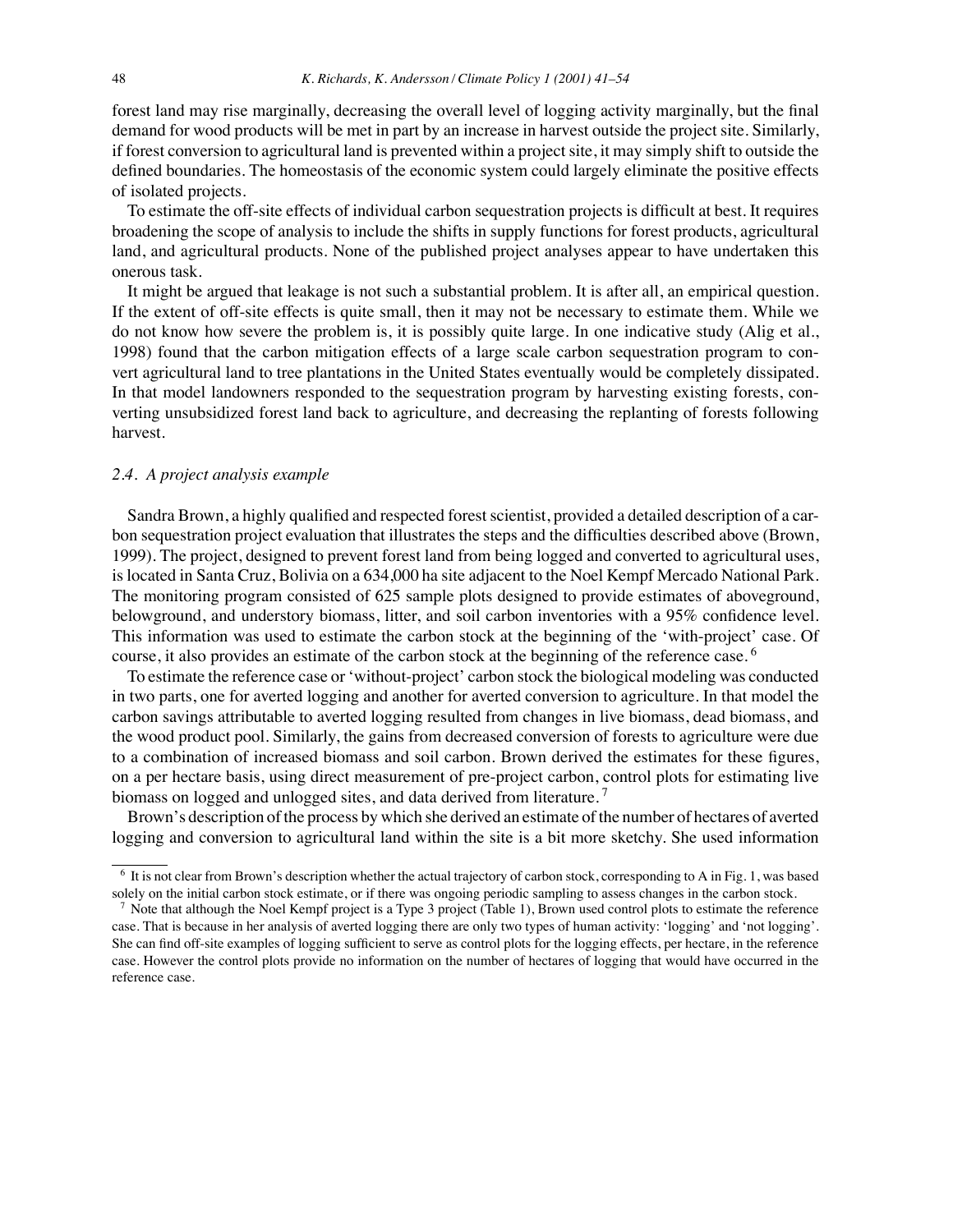from a recent Bolivian forestry law that regulates diameter classes and frequency of harvesting to 'predict how much forest area in the project area would be harvested in a given year for each year over the length of the project'. She combined that with data from logging operations and practitioners to predict the likely quantity of wood that would have been extracted annually from the project area.<sup>8</sup>

The estimate of the number of hectares of forest land preserved from conversion to agriculture 'was established using projected human demographics in the areas adjacent to the project area'. The estimate, then, is based on the assumptions that: (1) the projections of demographics are accurate; (2) that whatever demographic trends occur on adjacent areas would have been mirrored on the project site and (3) that there is a stable relation over time between demographic trends and land use changes.

What is most noticeable about the analysis is that it makes no attempt to estimate the effects of leakage, nor does the project design appear to control it. This is important, given that earlier in the article Brown acknowledged the problem of leakage and stated that '(l)eakage can often be anticipated and prevented as part of the project design by addressing the demands (e.g. agricultural land, timber, fuel wood) contributing to the land use change'. There is no evidence in that report, that this project has addressed the underlying social force that drives logging and land use conversion.

The analysis of the Noel Kempf project in Bolivia is typical of reports and studies of carbon sequestration projects. It has highly detailed analysis of the observable carbon stocks, conjecture about the extent of change in human activity within the physical boundaries of the project, and no analysis or discussion of the dissipation of carbon sequestration effects due to human and market responses outside the project. Where the estimate of changes in human activities on-site may have error bars of  $\pm 50\%$ , and where leakage may be as much as 100% (or even more in some cases, see Alig et al., 1998), highly precise estimates of the physical parameters are not enough.

#### *2.5. Broader examples of problems in impact analysis*

Certainly the problems of project impact analysis and estimation of cause-and-effect in large systems are not unique to the problems of carbon sequestration. In this section we review two examples from the literature on the analysis of economic development projects that are pertinent to the problem of carbon sequestration. The first relates to how ex ante analysis of expected project impacts can be foiled by the simplest, and yet often unpredictable, social and scientific realities. The second illustrates that even dispassionate, independent researchers can view the same evidence on land use change trends and arrive at quite different conclusions.

#### *2.5.1. The problem of ex ante analysis*

In a study of a nationwide, foreign-funded reforestation program in the Philippines, Frances Korten analyzed some of the difficulties in large scale forestry interventions. <sup>9</sup> In 1988 the Asian Development Bank (ADB) approved a forestry sector program loan of US\$ 277 million. The program's objective was to reforest 358,000 ha over 5 years. The design of the program incorporated NGOs and local communities in the reforestation activities, granted local people long-term use rights to land and planted forest, used performance-based criteria for payments, and employed outside parties to assess results. In other words, this was a program that had been developed 'by the book'. But despite its efforts to incorporate all the

<sup>8</sup> It appears that the estimate is based on the assumption that the area would have been harvested as fast as legally permitted.

<sup>&</sup>lt;sup>9</sup> This paragraph is essentially a summary of the main findings of the study appear in Asia–Pacific Issues #7, September 1993.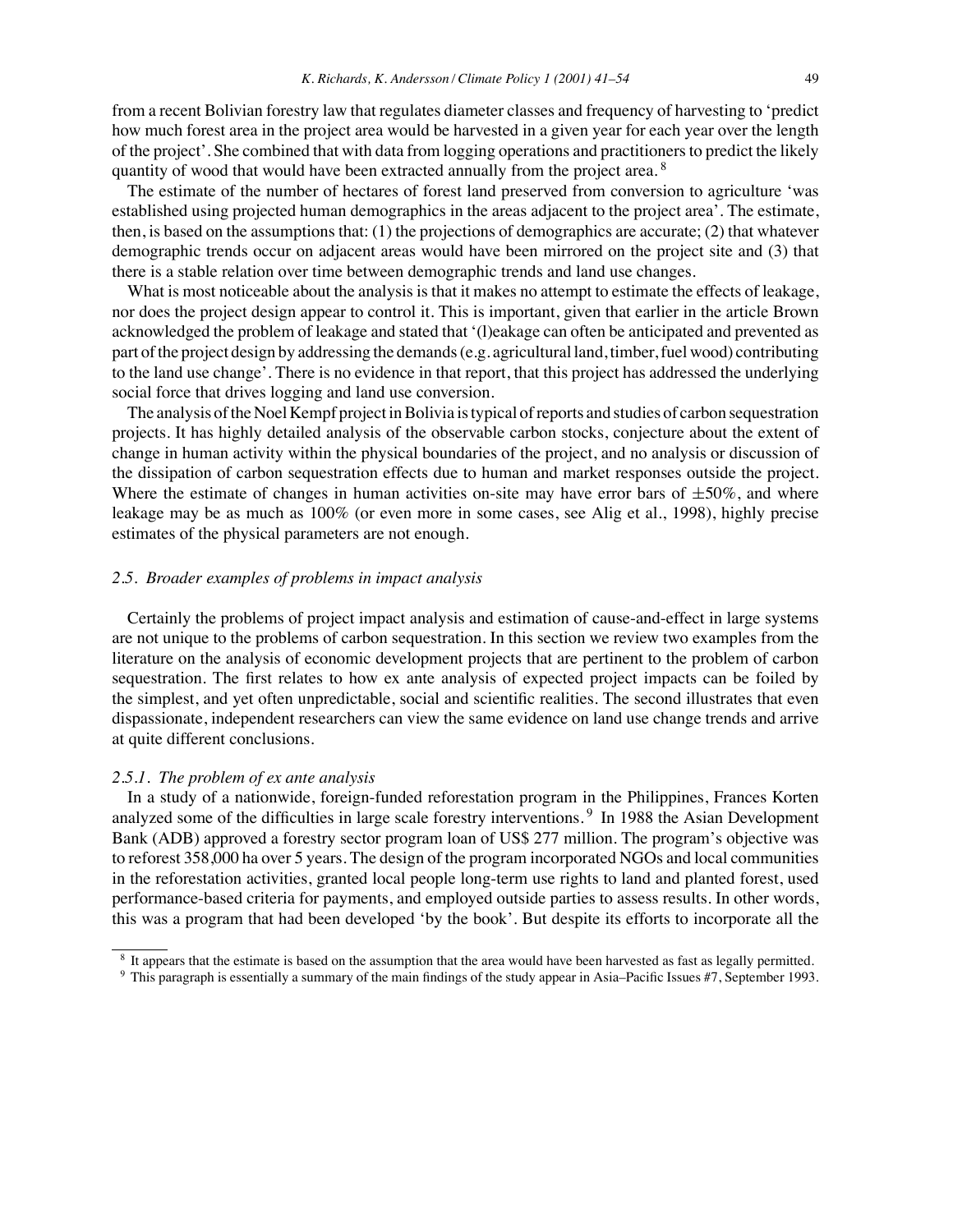modern concepts and ideas of development project design, the program failed. An evaluation carried out after just 1 year of program operations reported the following results:

- sapling survival rates were dropping below  $50\%$ ;
- soil erosion, which had been the principal raison d'être of the program, unexpectedly increased because of planting the fast growing *Gmelina arborea* species in grasslands; <sup>10</sup>
- increased levels of corruption were believed to be associated with the large sums of money involved in the program;
- workload on the implementing agency was overwhelming and as a result the quality of their work suffered.

Korten, along with three other independent program evaluators, all arrived at the same basic conclusion. The program was unable to establish an effective relationship with local communities. Very few communities exhibited the high level commitment that is required to guarantee the survival of reforested trees. The negative results can all be attributed, at least in part, to the fact that 'the program's demands exceeded the capacity of the agency' (Korten, 1993, p. 5). She finds that the eloquent and attractive state-of-the-art ideas described in the program document were often distorted or simply ignored by the parties responsible for the actual implementation.

The case illustrates how difficult it is to create successful forestry programs in developing countries through foreign investment. The problem with initiatives such as the JI and CDM that rely at least in part on ex ante analysis for the certification process is that they generally do not account for these difficulties. Instead they seem to assume that if sufficient money is pumped into the forestry sectors of developing countries, the century long trend of forest degradation in poor countries will come to an end. There is little evidence from the last 50 years of development cooperation to support that assumption.

#### *2.5.2. Model specification problem: expert disagreement on determinants*

To show that a particular project's emission credits meet the additionality criteria, it is necessary to predict what would have happened if the project had not been carried out in the first place. A common strategy to construct this hypothetical scenario has been to use dynamic ecological models that predict land use changes based on past human behavior (Brown, 1999; WRI, 1999). While this is a useful approach for understanding general landscape dynamics, it has proven to be problematic for accurate predictions of vegetative land cover changes (Fearnside, 1996). Part of the problem is the widespread uncertainty about what the driving factors of land use change are in different regions of the world.

In an effort to model the dynamics of carbon stocks in the Brazilian Amazon, Fearnside (1996) notes the difficulty in quantifying probabilities of particular human-induced land cover changes. Ideally, such probabilities are calculated from existing empirical evidence from the area of study. The problem is that such location-specific studies are often lacking and in the cases where they exist, one study often contradicts another. Fearnside, for example found that the empirical evidence provided by one study was 'so at odds with more general information about land use patterns in the region that it was judged more reliable to use (a completely different description of) the typical behavior' (Fearnside, 1996).

When faced with contradictory empirical evidence, the modeler is forced to weigh one piece of evidence against another and decide what probability would be most representative for the particular process that is being studied. This observation should trigger warning alarms for social scientists concerned with the

<sup>&</sup>lt;sup>10</sup> One of the characteristics of this species is that it tends to inhibit undergrowth which has proven to drastically reduce its preventive effects on soil erosion.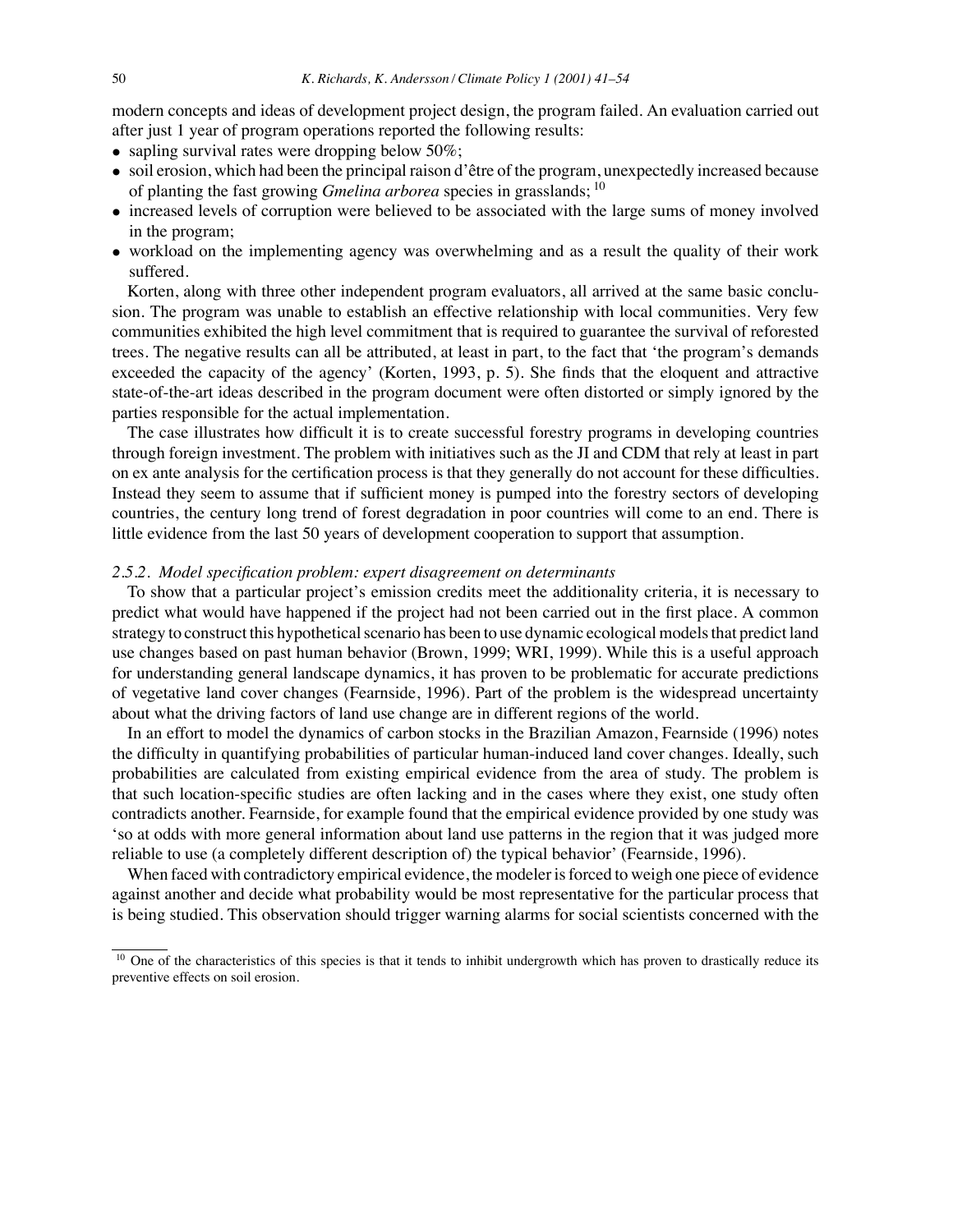implementation of the Kyoto protocol. If actors who have no financial stake in the results of ecological models come up with inconsistent evidence, what will happen when modelers face substantial economic incentives to exaggerate the positive effects of carbon sequestration projects?

# *2.6. Challenge to the climate policy community: a modest proposal*

One measure of the feasibility of estimating the effects of carbon offset projects is whether the results are independently reproducible. Given that so much rides on the future of a large scale carbon sequestration program, it might be reasonable to check this attribute. One way to do that would be to assemble, for example, three teams of acknowledged experts in the field of carbon project evaluation, develop a portfolio of five to eight different carbon sequestration projects of various types, and have each of the teams evaluate the portfolio independently. The results would be informative. They would indicate which types of projects are subject to the greatest variance in evaluation. Comparison of the analyses would provide insight into which types of effects led to the most variance in methods. And it would illustrate how different groups of analysts dealt with different types of uncertainty. To our knowledge, no such exercise has been conducted.

#### **3. Implementation issues**

As discussed above, it is difficult to measure carbon sequestration project effects, even in a setting of academic or scientific study. In the context of program implementation, the problem becomes much more severe due to asymmetric information, opportunistic behavior, high transaction costs, and the reversibility of project benefits.

From the economic and administrative perspective, a carbon sink program should exhibit transparency as well as low monitoring and transaction costs (Tietenberg et al., 1999). Transparency is necessary both for enforcement and public acceptance. Monitoring and transaction costs include the public and private costs of applying for and granting certification, evaluating projects, verifying performance, tracking emissions reduction credits, distributing the risk of project failure, and dealing with the uncertainty at each step of the process.

# *3.1. Information asymmetries and opportunistic behavior*

It is an inevitable case that project developers will have more project-specific information, if not more expertise, than the implementing agency. Typically, reviewing agencies have relied heavily on data, analysis, and estimates provided by the proposing party. When the project developer stands to benefit from exaggeration and obfuscation, the agency's evaluation and monitoring tasks are much more difficult. There are several issues that arise in the context of asymmetric information and opportunistic behavior.

# *3.1.1. Adverse selection*

Project developers will be competing for funders or purchasers of offset credits. The larger the credited offset of a given program, the more credits the developer will have to offer, and the lower the unit cost of credits. In that setting, project developers will choose projects on two criteria: the unit cost of accomplishing real carbon sequestration and the ease of exaggerating estimates of the accomplishment. All other things being equal, projects whose accomplishments are easiest to exaggerate will be chosen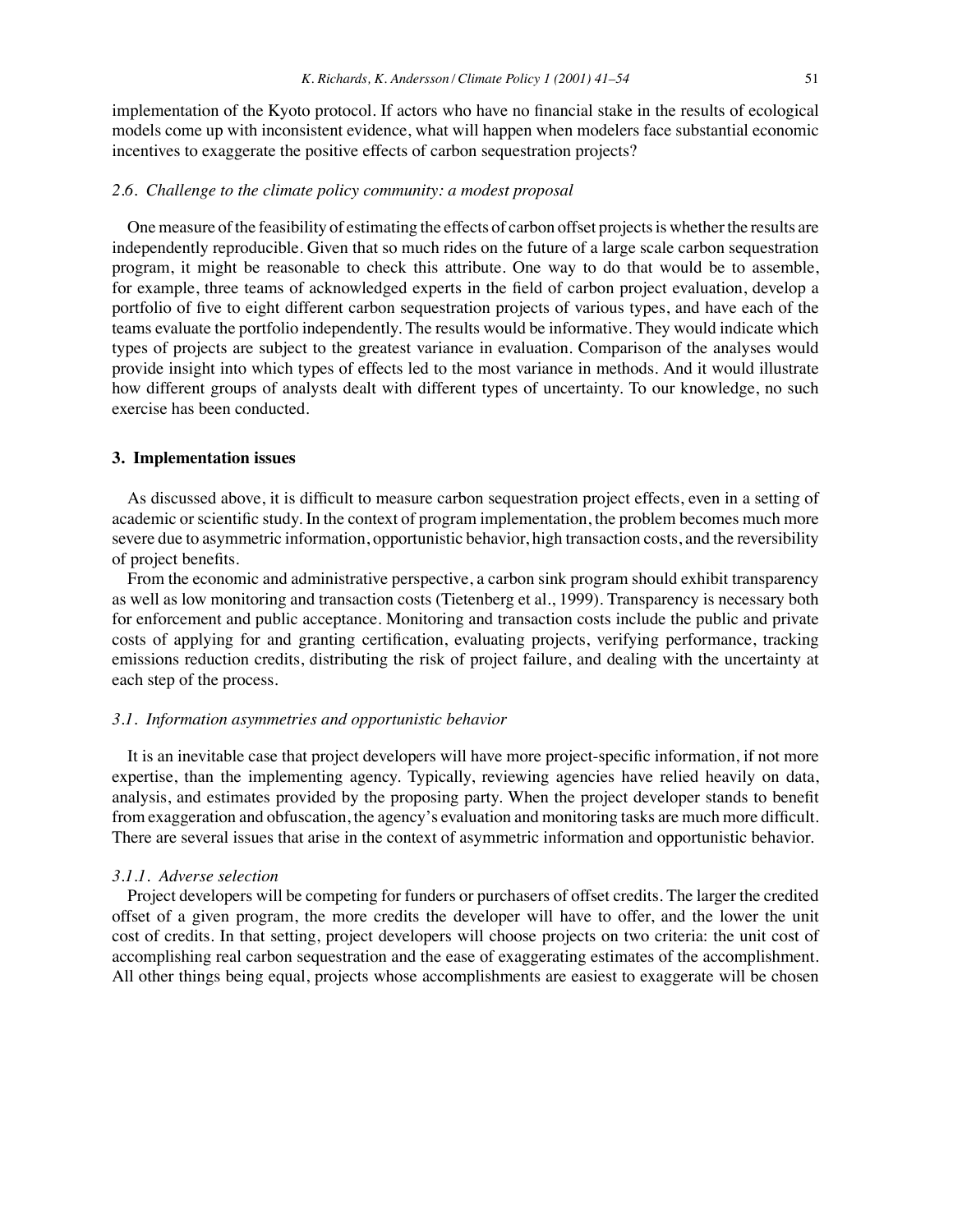by developers. Brokers and developers who are most gifted at obfuscation will out-compete the more scrupulous competitors. The penalties for exaggeration cannot be severe, because it is at least plausible to claim sincere mistake even in the most ludicrous cases.

#### *3.1.2. Moral hazard*

Carbon sequestration projects are generally long-lived, complex activities. They require continuous care to reach full potential. If an implementation program is designed to provide rewards at the outset of the project, as most proposals seem to imply, then a situation of moral hazard develops. Having reaped the reward of predicted carbon sequestration, the developer has little incentive to take optimal care of the project to assure long-term success. Only monitoring on the part of the agency can overcome this problem.

# *3.1.3. Perverse incentives for host countries*

In some contexts, for example in the case of energy service companies whose compensation is proportional to estimated energy savings, the potential for the project developers to exaggerate their accomplishments is held in check by the scrutiny of their trading partners. In the case of carbon-offset projects, both the host country and the project developer have incentives to exaggerate their accomplishments (Stavins, 1997, p. 312). This leaves the regulatory agency as the sole police for the estimates of all projects. Moreover, countries will have incentives to block laws and programs that would lead to broadly improved forest management practices, lest they erode the reference case losses they can claim in specific projects.

# *3.2. Administrative and enforcement capacity*

#### *3.2.1. Large numbers*

The problems associated with asymmetries of information might be overcome by careful scrutiny of each proposal and monitoring of each ongoing project (though the previous discussion of measurement issues casts doubt on the possibility). However, any program with enough projects to have a substantial effect on net emissions will involve thousands or even tens of thousands of projects. This makes it more likely that the agency will not be able to carefully analyze each proposal.

#### *3.2.2. Variety of projects*

If all the projects were of a similar type where estimation methods could be easily standardized, the difficulties of asymmetric information, opportunistic behavior, and large numbers might be managed through procedural rules and standard certification criteria (Tietenberg et al., 1999, pp. 11, 71). The problem is that there are a multitude of project types, each set in its own legal, cultural and economic context. As with so many types of project analysis, carbon offset estimation will inevitably remain idiosyncratic.

#### *3.2.3. Verification*

One suggestion that frequently surfaces to address the problem of opportunistic behavior is to arrange for third party auditors to verify that a project has actually delivered on its promise for carbon sequestration. This approach is based on a model of the certified public accountant who verifies the books of publicly held companies. There are at least two difficulties with relying on third party verification in the context of offset projects. First, the analysis that is required for offset projects is more like cost–benefit analysis than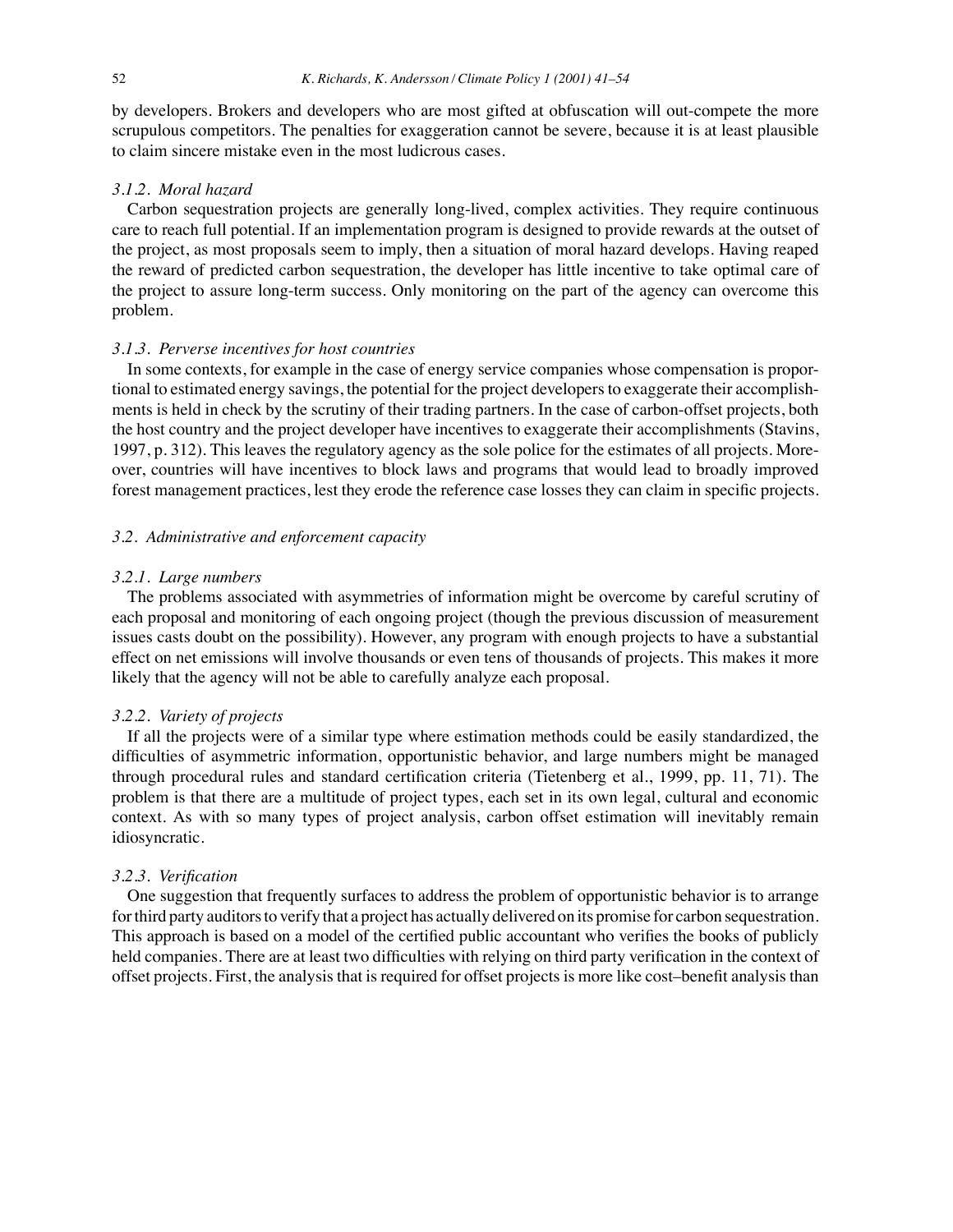the financial analysis that accountants do. Financial analysis is limited to the resource flows into and out of a firm or organization. The effects that the firm has outside its own walls are not important in financial accounting. In contrast, cost–benefit analysis requires examination of the broader impacts of projects or policies, including those that act through shifts in market equilibrium. Analogously, project analysis requires looking beyond simple on-site effects to include off-site effects occurring through market shifts and physical adjustments in response to the project. This moves the verification process into the realm of economics and policy analysis where standard procedures may be impossible to develop.

Second, ex post verification may be able to confirm the actual carbon on-site at the project. However, as discussed above, the greatest uncertainty for estimation is not in the area of on-site carbon, but rather in off-site carbon and in the levels of various human activities in the reference case. These uncertainties are not reduced by ex post monitoring.

#### **4. Discussion of findings and conclusions**

These factors taken together suggest that either the reliability of project analysis will be low or the costs of analysis will be high, and quite possibly both. In addition to the direct costs of estimates, there will be additional transactions costs associated with the uncertainty facing project developers who will not know if their projects will be certified until after they invest considerable time and money in the process.

The analysis of Tietenberg et al. (1999) (p. 38) casts doubt on whether the offset approach can work. Their United Nations study demonstrates that emissions allowance trading programs that define an aggregate cap on emissions or harvest, such as the regional clean air incentives market in Los Angeles, the national acid rain program in the United States, and the New Zealand fisheries license trading system, have substantially succeeded in lowering costs of abatement. At the same time programs designed around emissions reduction credits, which do not define caps but reward reductions, 'have generally performed poorly, principally because of their high transaction costs and the uncertainty and risk involved in obtaining government approval of credit trades'.

The difficulty of arriving at reliable estimates of the isolated quantities of carbon uptake resulting from specific projects in the forestry sector presents a challenge to policy analysts concerned with the implementation of the Kyoto protocol. The problem of accurate measurements is particularly prevalent in the project-by-project approach because its narrow, fine-scaled focus prevents it from measuring overall net effects. Project leakage and the consequences of trying to apply the additionality criterion to projects pose particularly severe constraints for accurate estimates.

Inaccurate measurements may not only lead to erroneous calculation of emission credits issued to mitigation projects, but more seriously, it may cause insurmountable enforcement problems for the Kyoto protocol. Contrary to much of the conventional wisdom about the design of the Kyoto protocol's flexible mechanisms for land use change and forestry activities, as reflected by the mainstream climate change debate and the forthcoming IPCC report, this paper argues that the project-based trading approach may be detrimental to the overall mitigation goals of the protocol.

Does this imply that carbon sequestration has no role in an international carbon allowance trading program? Probably not, but it does imply that inclusion of carbon sinks must be thoughtfully implemented with a careful eye to the potential pitfalls. In particularly, it is important to attend to the technical difficulties of the prevailing approach and consider a wider range of possible strategies. A viable alternative to the project-based approach must define its key parameters and scale of operations based on the measurability